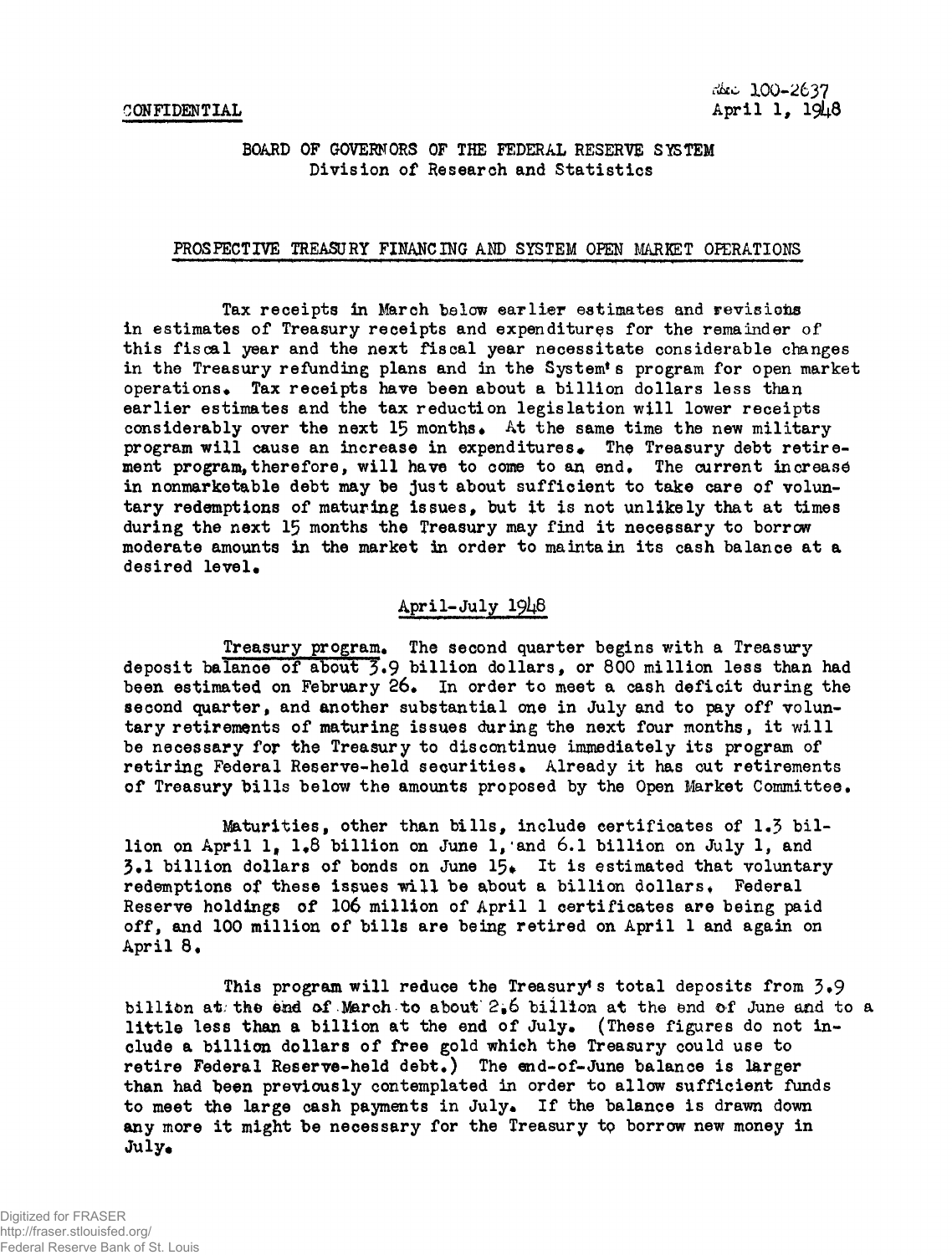**Effect on bank reserves» These transactions will eventually increase bank reserves, but this can be postponed until July by substantial calls on war loan accounts, At the end of March the Treasury has approximately 2 billion in war loan accounts and an additional 2 billion** dollars on deposit with the Federal Reserve. The balance with the Federal **Reserve will be reduced during the early part of April by retirement of some 300 million of Federal Reserve-held securities, which will have no** effect on the reserve position of banks. To maintain that balance and thus **avoid increasing bank reserves it will be necessary to make calls of 300 million dollars a week until the middle of May and somewhat more between then and the middle of June\* If the effect of the gold inflow on reserves** is to be an offset, the calls would need to be somewhat larger, but war loan deposits would be reduced to a minimum that much quicker. On the **basis of the schedule proposed, they fall below a billion dollars by the end of May.** 

**The only other means of absorbing bank reserves would be another** increase of requirements at central reserve city banks, but this would **probably result only in sales of securities by banks in those two cities and have no effect upon the situation in other banks where the credit ex**pansion is taking place. Some reserves might be absorbed by inducing **banks or others to purchase Government securities from the System, but this will be at the initiative of the buyers. An increase in short-term rates would be the only measure available to exercise an influence toward** this end,

## **Fiscal Year**

**Revised estimates of Treasury receipts and expenditures for the** fiscal year 1948-49, assuming tax reduction and allowing for an increased **military program, indicate a small budget deficit which will be slightly more than covered by net receipts in Treasury trust accounts available for** investment. It appears that only about 2 or 3 billion dollars will be **available for retirement of marketable securities; this amount will probably just about cover voluntary redemptions, leaving none for retirement of Federal Reserve-held securities\* This situation contrasts with previous estimates of about 7 l/2 billion that might have been available for retire** $ment$  of marketable debt.

**Estimated receipts for the fiscal year are less than the January** budget estimates by about 2 billion dollars. This difference allows for **a decrease of around 5 billion in taxes due to the tax reduction legislation offset by an increase in receipts resulting from higher income esti**mates.

**Estimated expenditures are about l± billion dollars larger than previous budget estimates\* This includes an additional 3\*5 billion for national defense and \*5 billion for tax refunds\* The increase for national defense covers the additional cost of universal military training, aircraft procurement, stockpiling, and the increase in the authorized strength of** the Army. If international relations worsen, it is possible of course that **additional expenditures for national defense will be greater than the** Digitized for FRASER**amounts here contemplated. There may also be a small increase in expenditures**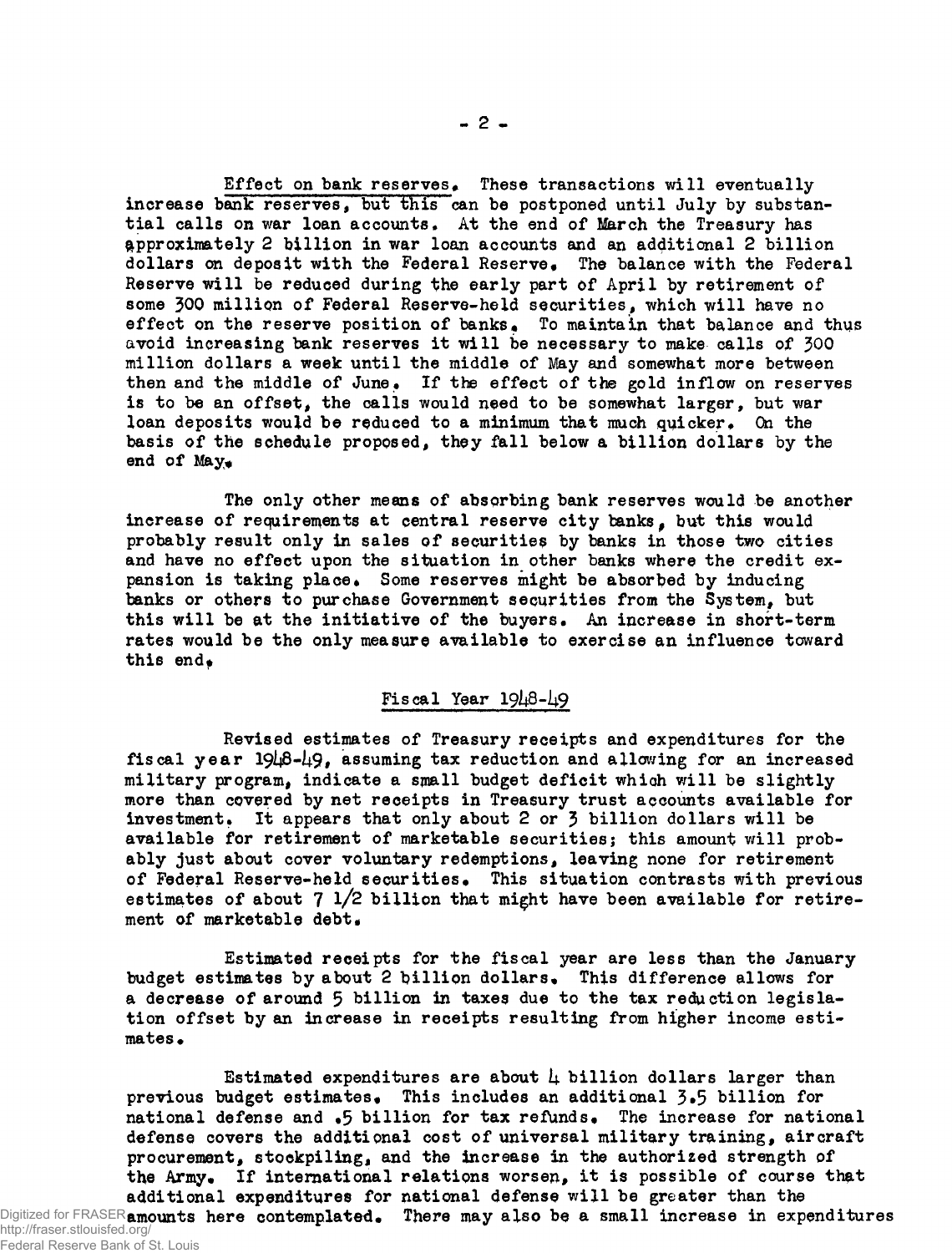for international purposes and a large payment (perhaps 1»5 billion dollars) **not** included in budget estimates, may need to be made, sometime during the next year or so to refund certain amounts due to policy holders under the national service life insurance.

The schedule of receipts and expenditures during the next fiscal year may bring about a reduction in the Treasury cash balance at certain times to a lower level than is deemed advisable. According to the estimates, the deposit balance (leaving out free gold) may fell to slightly below a billion dollars in July and August and in October and November may be down to an almost negligible figure. In these periods some consideration may need to be given to new Treasury borrowing.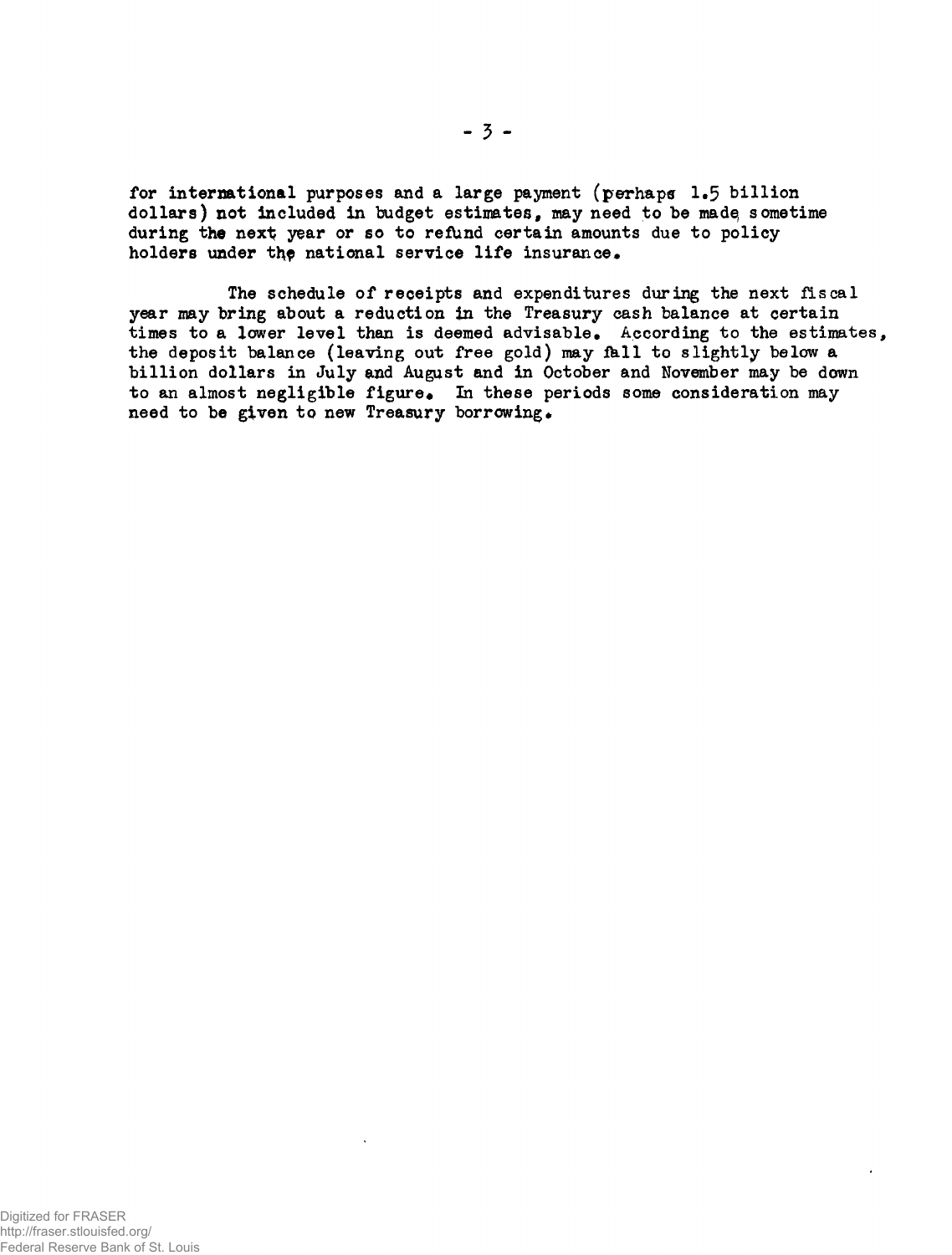CONFIDENTIAL

#### ESTIMATED TREASURY CASH BALANCE

#### (In billions of dollars)

#### R&S 100-2637 April 1, 1948

|                                 | 1947<br>$\mathbf{d} \cdot \mathbf{d} \cdot \mathbf{d} \cdot \mathbf{d} \cdot \mathbf{d} \cdot \mathbf{d} \cdot \mathbf{d} \cdot \mathbf{d} \cdot \mathbf{d} \cdot \mathbf{d} \cdot \mathbf{d} \cdot \mathbf{d} \cdot \mathbf{d} \cdot \mathbf{d} \cdot \mathbf{d} \cdot \mathbf{d} \cdot \mathbf{d} \cdot \mathbf{d} \cdot \mathbf{d} \cdot \mathbf{d} \cdot \mathbf{d} \cdot \mathbf{d} \cdot \mathbf{d} \cdot \mathbf{d} \cdot \mathbf{d} \cdot \mathbf{d} \cdot \mathbf{d} \cdot \mathbf{$ | 1948           |                                           |                                                                                                                                                                                                                                                                                                                                                                 |                       |                                                                                                                                                                                                                                                                                                                                                                                              |                                                                                                                            |       |                     |                                           |                     | 1949                                                                          |                              | <b>Fiscal Years</b>                                           |                                                                                                                                                                                                                                                                                                                                                                 |
|---------------------------------|-----------------------------------------------------------------------------------------------------------------------------------------------------------------------------------------------------------------------------------------------------------------------------------------------------------------------------------------------------------------------------------------------------------------------------------------------------------------------------------------------|----------------|-------------------------------------------|-----------------------------------------------------------------------------------------------------------------------------------------------------------------------------------------------------------------------------------------------------------------------------------------------------------------------------------------------------------------|-----------------------|----------------------------------------------------------------------------------------------------------------------------------------------------------------------------------------------------------------------------------------------------------------------------------------------------------------------------------------------------------------------------------------------|----------------------------------------------------------------------------------------------------------------------------|-------|---------------------|-------------------------------------------|---------------------|-------------------------------------------------------------------------------|------------------------------|---------------------------------------------------------------|-----------------------------------------------------------------------------------------------------------------------------------------------------------------------------------------------------------------------------------------------------------------------------------------------------------------------------------------------------------------|
| Item                            |                                                                                                                                                                                                                                                                                                                                                                                                                                                                                               |                |                                           |                                                                                                                                                                                                                                                                                                                                                                 |                       |                                                                                                                                                                                                                                                                                                                                                                                              |                                                                                                                            |       |                     |                                           |                     | $Oct_{-}$ Jan.- Apr.                                                          |                              |                                                               |                                                                                                                                                                                                                                                                                                                                                                 |
|                                 |                                                                                                                                                                                                                                                                                                                                                                                                                                                                                               |                |                                           |                                                                                                                                                                                                                                                                                                                                                                 |                       |                                                                                                                                                                                                                                                                                                                                                                                              |                                                                                                                            |       |                     |                                           |                     |                                                                               |                              | May June   July   Aug. Sept. Dec. Mar. June   1947-4831948-49 |                                                                                                                                                                                                                                                                                                                                                                 |
|                                 |                                                                                                                                                                                                                                                                                                                                                                                                                                                                                               |                |                                           |                                                                                                                                                                                                                                                                                                                                                                 |                       |                                                                                                                                                                                                                                                                                                                                                                                              |                                                                                                                            |       |                     |                                           |                     |                                                                               |                              |                                                               |                                                                                                                                                                                                                                                                                                                                                                 |
| Net receipts                    | 19.2                                                                                                                                                                                                                                                                                                                                                                                                                                                                                          | 4.3            | 4.3                                       | $6 - 2$                                                                                                                                                                                                                                                                                                                                                         | 2.7                   |                                                                                                                                                                                                                                                                                                                                                                                              | $2.8$ $4.7$                                                                                                                | 2.1   | $2 - 4$             | $5 - 0$                                   | 8.8                 | $14-5$ 9.8                                                                    |                              | 44.2                                                          | 42.6                                                                                                                                                                                                                                                                                                                                                            |
| Expenditures $1/$               | 18.0                                                                                                                                                                                                                                                                                                                                                                                                                                                                                          | 2.4            | 2.7                                       |                                                                                                                                                                                                                                                                                                                                                                 |                       |                                                                                                                                                                                                                                                                                                                                                                                              |                                                                                                                            |       |                     | $3.6$ $3.2$ $3.2$ $5.0$ $3.8$ $2.7$ $3.8$ |                     | $10,5$ $11.2$ $12.0$                                                          |                              | $38 - 1$                                                      | 44.0                                                                                                                                                                                                                                                                                                                                                            |
| Budgetary surplus               | $+1.2$                                                                                                                                                                                                                                                                                                                                                                                                                                                                                        | $+1.9$ $+1$    |                                           |                                                                                                                                                                                                                                                                                                                                                                 |                       |                                                                                                                                                                                                                                                                                                                                                                                              |                                                                                                                            |       |                     |                                           |                     | $ +1.6 +2.6 $ - $.5 $ - $.4 $ - $.5 $ - $1.7 $ - $.3 +1.2 $ - $1.7 +3.3$ -2.2 |                              | $+6.1$                                                        | $-1.4$                                                                                                                                                                                                                                                                                                                                                          |
| Change in nonmkt. debt: total   | $+1,6$                                                                                                                                                                                                                                                                                                                                                                                                                                                                                        | $+ 5$          | $+$ -2 $+$                                | $-$ -21                                                                                                                                                                                                                                                                                                                                                         | $\bullet$ $\bullet$ . |                                                                                                                                                                                                                                                                                                                                                                                              |                                                                                                                            |       |                     | $+$ $2$ + $2$ $+$ $5$ + $3$ + $2$ +       | $-31+$<br>$+$       |                                                                               | $-9 + 1 - 1$                 | $+2.5$                                                        | $+3.3$                                                                                                                                                                                                                                                                                                                                                          |
| Special issues                  | $+1.6$                                                                                                                                                                                                                                                                                                                                                                                                                                                                                        | $\sqrt{1 + 2}$ | $+$ $\mathbf{1}$                          | $\frac{1}{2} \sum_{i=1}^{n} \frac{1}{2} \sum_{i=1}^{n} \frac{1}{2} \sum_{i=1}^{n} \frac{1}{2} \sum_{i=1}^{n} \frac{1}{2} \sum_{i=1}^{n} \frac{1}{2} \sum_{i=1}^{n} \frac{1}{2} \sum_{i=1}^{n} \frac{1}{2} \sum_{i=1}^{n} \frac{1}{2} \sum_{i=1}^{n} \frac{1}{2} \sum_{i=1}^{n} \frac{1}{2} \sum_{i=1}^{n} \frac{1}{2} \sum_{i=1}^{n} \frac{1}{2} \sum_{i=1}^{n$ | $-$                   |                                                                                                                                                                                                                                                                                                                                                                                              |                                                                                                                            |       |                     | $+$ $2$ + $6$ + $-6$ + $-2$ + $-3$ +      |                     | $-5$ +                                                                        | $-5 + 1 - 0$                 | $+2.7$                                                        | $+3.1$                                                                                                                                                                                                                                                                                                                                                          |
| 0ther                           | $\qquad \qquad \blacksquare$                                                                                                                                                                                                                                                                                                                                                                                                                                                                  | $+ 3$          | $+$ , $1$                                 | .а                                                                                                                                                                                                                                                                                                                                                              | $\sim$ $\sim$         | $\frac{1}{2} \frac{1}{2} \frac{1}{2} \frac{1}{2} \frac{1}{2} \frac{1}{2} \frac{1}{2} \frac{1}{2} \frac{1}{2} \frac{1}{2} \frac{1}{2} \frac{1}{2} \frac{1}{2} \frac{1}{2} \frac{1}{2} \frac{1}{2} \frac{1}{2} \frac{1}{2} \frac{1}{2} \frac{1}{2} \frac{1}{2} \frac{1}{2} \frac{1}{2} \frac{1}{2} \frac{1}{2} \frac{1}{2} \frac{1}{2} \frac{1}{2} \frac{1}{2} \frac{1}{2} \frac{1}{2} \frac{$ |                                                                                                                            |       |                     | $ - 44   - 41  + 41  - 41 $               | $\bullet$           | $-2$                                                                          | $+4 + .1$                    | - 2<br>$\blacksquare$                                         | $\ddot{\bullet}$ +                                                                                                                                                                                                                                                                                                                                              |
| *Redemption of mkt. debt: total | $-2.9$                                                                                                                                                                                                                                                                                                                                                                                                                                                                                        | 8. -           | $ -2:2 $                                  | $-1 - 1$                                                                                                                                                                                                                                                                                                                                                        |                       |                                                                                                                                                                                                                                                                                                                                                                                              |                                                                                                                            |       |                     | $ -2$ , $ -2 $                            | $-6$ –<br>$\bullet$ |                                                                               | $-5 - 0$ i                   | $-8.0$                                                        | $-2.4$                                                                                                                                                                                                                                                                                                                                                          |
| Adjustment 2/                   | $+ 3$                                                                                                                                                                                                                                                                                                                                                                                                                                                                                         | $-2$           | $+$ $\sqrt{2}$ $ \sqrt{2}$ $+$ $\sqrt{2}$ |                                                                                                                                                                                                                                                                                                                                                                 |                       | $\frac{1}{2}$                                                                                                                                                                                                                                                                                                                                                                                | $\frac{1}{2}$                                                                                                              | $- -$ | $-\bullet$          | $\frac{1}{2}$                             | $- -$               |                                                                               | $\qquad \qquad \blacksquare$ | $+ 3$                                                         | $\frac{1}{2} \sum_{i=1}^{n} \frac{1}{2} \sum_{j=1}^{n} \frac{1}{2} \sum_{j=1}^{n} \frac{1}{2} \sum_{j=1}^{n} \frac{1}{2} \sum_{j=1}^{n} \frac{1}{2} \sum_{j=1}^{n} \frac{1}{2} \sum_{j=1}^{n} \frac{1}{2} \sum_{j=1}^{n} \frac{1}{2} \sum_{j=1}^{n} \frac{1}{2} \sum_{j=1}^{n} \frac{1}{2} \sum_{j=1}^{n} \frac{1}{2} \sum_{j=1}^{n} \frac{1}{2} \sum_{j=1}^{n$ |
| Net change in balance           | $\cdot^2$<br>$+$                                                                                                                                                                                                                                                                                                                                                                                                                                                                              | $+1.1$         |                                           | $+$ $\,8$                                                                                                                                                                                                                                                                                                                                                       |                       |                                                                                                                                                                                                                                                                                                                                                                                              | $\left  \cdot \right $ - $\left  \cdot \right $ - $\left  \cdot \right $ - $\left  \cdot \right $ - $\left  \cdot \right $ |       | $\bullet$ $\bullet$ | $ +1.2 $                                  |                     | $-2.0 + 3.7 - 1.7$                                                            |                              | $\cdot$ 9<br>$+$                                              | - •5                                                                                                                                                                                                                                                                                                                                                            |
| Balance, end of period $3/$     | 2.9                                                                                                                                                                                                                                                                                                                                                                                                                                                                                           | 4.3            | 4.1                                       | 4.91                                                                                                                                                                                                                                                                                                                                                            | $4-2$                 |                                                                                                                                                                                                                                                                                                                                                                                              | $4.0$ 3.6                                                                                                                  | 1.9   |                     | $1.9 \mid 3.1 \mid$                       | 1.1                 | 4.8                                                                           | 3.1                          | $3 - 6$                                                       | $3 - 1$                                                                                                                                                                                                                                                                                                                                                         |
| **Redemption of mkt. debt:      |                                                                                                                                                                                                                                                                                                                                                                                                                                                                                               |                |                                           |                                                                                                                                                                                                                                                                                                                                                                 |                       |                                                                                                                                                                                                                                                                                                                                                                                              |                                                                                                                            |       |                     |                                           |                     |                                                                               |                              |                                                               |                                                                                                                                                                                                                                                                                                                                                                 |
| Federal Reserve holdings        | $\ddot{9}$                                                                                                                                                                                                                                                                                                                                                                                                                                                                                    | $-16$          | $\left  -2.1 \right $                     | $-9$<br>$\blacksquare$                                                                                                                                                                                                                                                                                                                                          |                       |                                                                                                                                                                                                                                                                                                                                                                                              |                                                                                                                            |       |                     |                                           |                     |                                                                               |                              | 4.8                                                           |                                                                                                                                                                                                                                                                                                                                                                 |
| Other                           | $-2.0$                                                                                                                                                                                                                                                                                                                                                                                                                                                                                        |                |                                           |                                                                                                                                                                                                                                                                                                                                                                 |                       |                                                                                                                                                                                                                                                                                                                                                                                              |                                                                                                                            | $ -5$ | $\rightarrow$       | $S_{\bullet}$ –                           | -61                 |                                                                               | $-5 - -61$                   |                                                               | $-2.4$                                                                                                                                                                                                                                                                                                                                                          |
|                                 |                                                                                                                                                                                                                                                                                                                                                                                                                                                                                               |                |                                           |                                                                                                                                                                                                                                                                                                                                                                 |                       |                                                                                                                                                                                                                                                                                                                                                                                              |                                                                                                                            |       |                     |                                           |                     |                                                                               |                              |                                                               |                                                                                                                                                                                                                                                                                                                                                                 |

Note: Assumptions underlying estimates for 1947, 1948 and 1949 respectively as follows, in billions of dollars: Personal income, 197, 212, 219; Personal income tax collections after tax cut beginning with 1948, 21.0, 19.3. 20.0: Corporate Federal income tax liability, 10.0 and 9.8; Budget expenditures reduced from January official estimates by .5 in fiscal  $19\mu8$  and increased by  $\mu$ .2 in fiscal  $19\mu9$ .

\* Actual

Including net expenditures in trust accounts and clearing account.

Adjustment for difference between General fund balance and cash balance due principally to timing of receipts and expenditures.

3/ Including free gold of about 1 billion dollars.

GOVERNMENT FINANCE SECTION, BOARD OF GOVERNORS